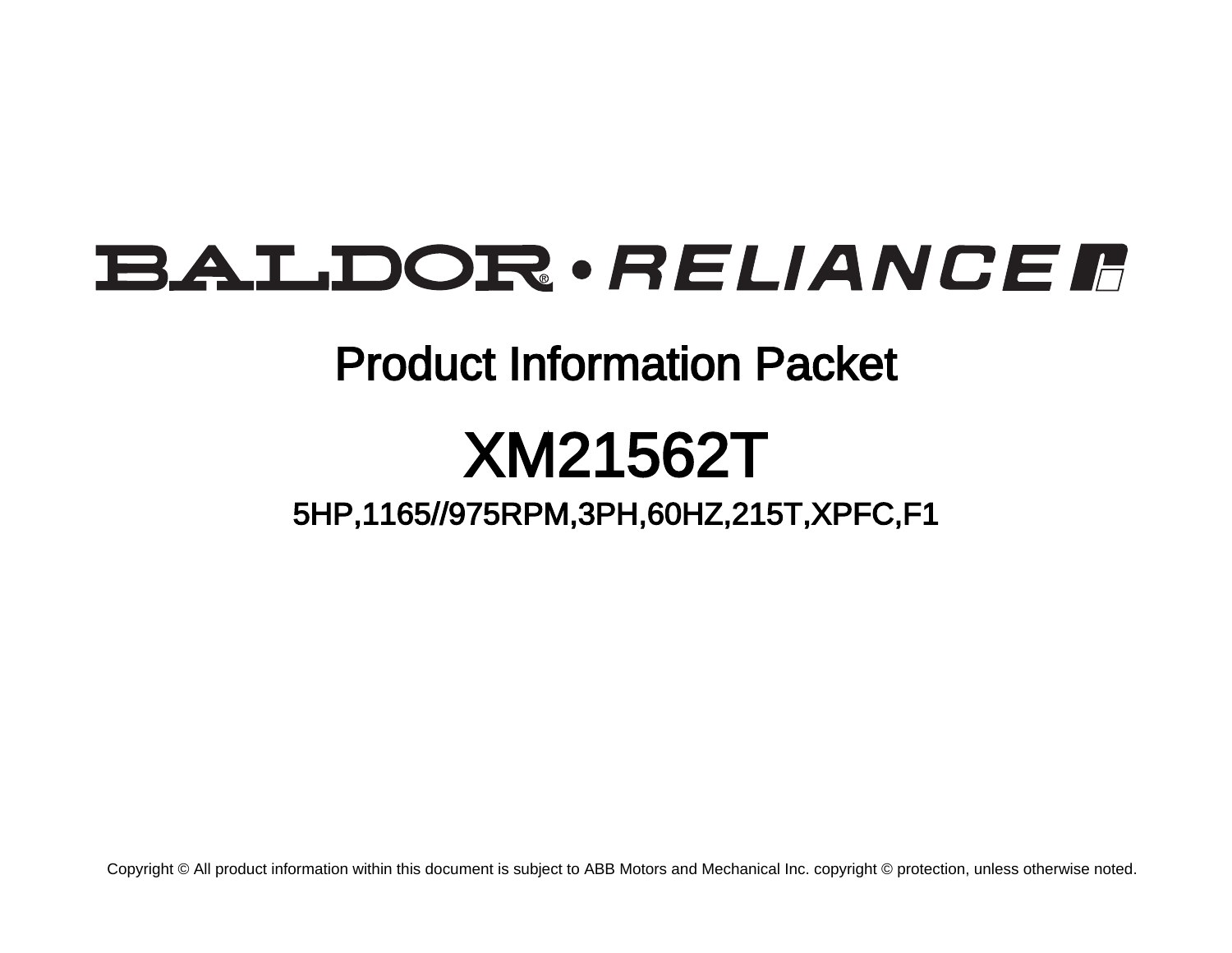### BALDOR · RELIANCE F Product Information Packet: XM21562T - 5HP,1165//975RPM,3PH,60HZ,215T,XPFC,F1

| <b>Part Detail</b> |    |             |            |             |        |                      |            |  |
|--------------------|----|-------------|------------|-------------|--------|----------------------|------------|--|
| Revision:          | D  | Status:     | PRD/A      | Change #:   |        | Proprietary:         | No         |  |
| Type:              | AC | Elec. Spec: | 37WGQ067   | CD Diagram: | CD0005 | Mfg Plant:           |            |  |
| Mech. Spec:        |    | Layout:     | 37LYN517   | Poles:      | 06     | <b>Created Date:</b> | 04-04-2019 |  |
| Base:              |    | Eff. Date:  | 05-25-2021 | Leads:      | 9#14   |                      |            |  |

| <b>Specs</b>                   |                       |                                       |                              |
|--------------------------------|-----------------------|---------------------------------------|------------------------------|
| <b>Catalog Number:</b>         | XM21562T              | Duty Rating:                          | <b>CONT</b>                  |
| Enclosure:                     | <b>XPFC</b>           | <b>Electrically Isolated Bearing:</b> | Not Electrically Isolated    |
| Frame:                         | 215T                  | <b>Feedback Device:</b>               | NO FEEDBACK                  |
| <b>Frame Material:</b>         | <b>Steel</b>          | <b>Heater Indicator:</b>              | No Heater                    |
| Motor Letter Type:             | <b>Three Phase</b>    | <b>Insulation Class:</b>              | F                            |
| Output @ Frequency:            | 3.000 HP @ 50 HZ      | <b>Inverter Code:</b>                 | <b>Inverter Duty</b>         |
|                                | 5.000 HP @ 60 HZ      | IP Rating:                            | <b>NONE</b>                  |
| Synchronous Speed @ Frequency: | 1200 RPM @ 60 HZ      | <b>KVA Code:</b>                      | K                            |
| Voltage @ Frequency:           | 380.0 V @ 50 HZ       | <b>Lifting Lugs:</b>                  | <b>Standard Lifting Lugs</b> |
|                                | 230.0 V @ 60 HZ       | <b>Locked Bearing Indicator:</b>      | Locked Bearing               |
|                                | 190.0 V @ 50 HZ       | <b>Motor Lead Termination:</b>        | <b>Flying Leads</b>          |
|                                | 460.0 V @ 60 HZ       | Motor Type:                           | 3752M                        |
| XP Class and Group:            | CLI GP D; CLII GP F,G | <b>Mounting Arrangement:</b>          | F <sub>1</sub>               |
| <b>XP Division:</b>            | Division I            | <b>Power Factor:</b>                  | 71                           |
| <b>Agency Approvals:</b>       | <b>CSA</b>            | <b>Product Family:</b>                | <b>General Purpose</b>       |
|                                | <b>UR</b>             | <b>Pulley Face Code:</b>              | Standard                     |
|                                | <b>CSA EEV</b>        | <b>Rodent Screen:</b>                 | None                         |
| <b>Auxillary Box:</b>          | No Auxillary Box      | <b>RoHS Status:</b>                   | ROHS NON-COMPLIANT           |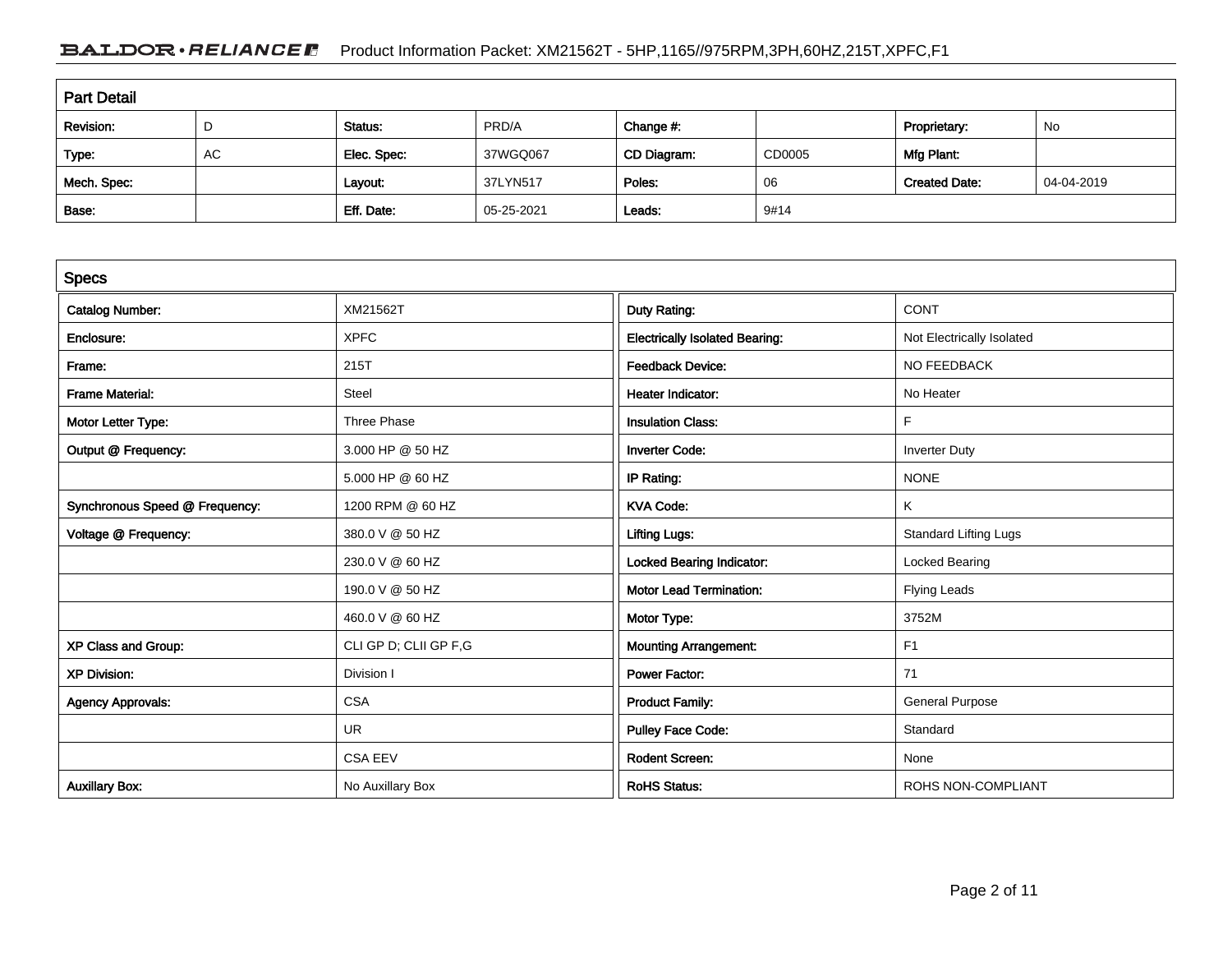| <b>Auxillary Box Lead Termination:</b> | None                    | <b>Shaft Ground Indicator:</b>     | No Shaft Grounding         |
|----------------------------------------|-------------------------|------------------------------------|----------------------------|
| <b>Base Indicator:</b>                 | Rigid                   | <b>Shaft Rotation:</b>             | Reversible                 |
| <b>Bearing Grease Type:</b>            | Polyrex EM (-20F +300F) | <b>Speed Code:</b>                 | Single Speed               |
| Blower:                                | None                    | <b>Motor Standards:</b>            | <b>NEMA</b>                |
| <b>Constant Torque Speed Range:</b>    | 6                       | <b>Starting Method:</b>            | Direct on line             |
| Current @ Voltage:                     | 7.200 A @ 460.0 V       | Thermal Device - Bearing:          | None                       |
|                                        | 5.900 A @ 380.0 V       | Thermal Device - Winding:          | Normally Closed Thermostat |
|                                        | 14.400 A @ 230.0 V      | <b>Vibration Sensor Indicator:</b> | No Vibration Sensor        |
|                                        | 11.900 A @ 190.0 V      | <b>Winding Thermal 1:</b>          | None                       |
| Design Code:                           | A                       | <b>Winding Thermal 2:</b>          | None                       |
| Drip Cover:                            | No Drip Cover           | <b>XP Temp Code:</b>               | T <sub>3</sub> C           |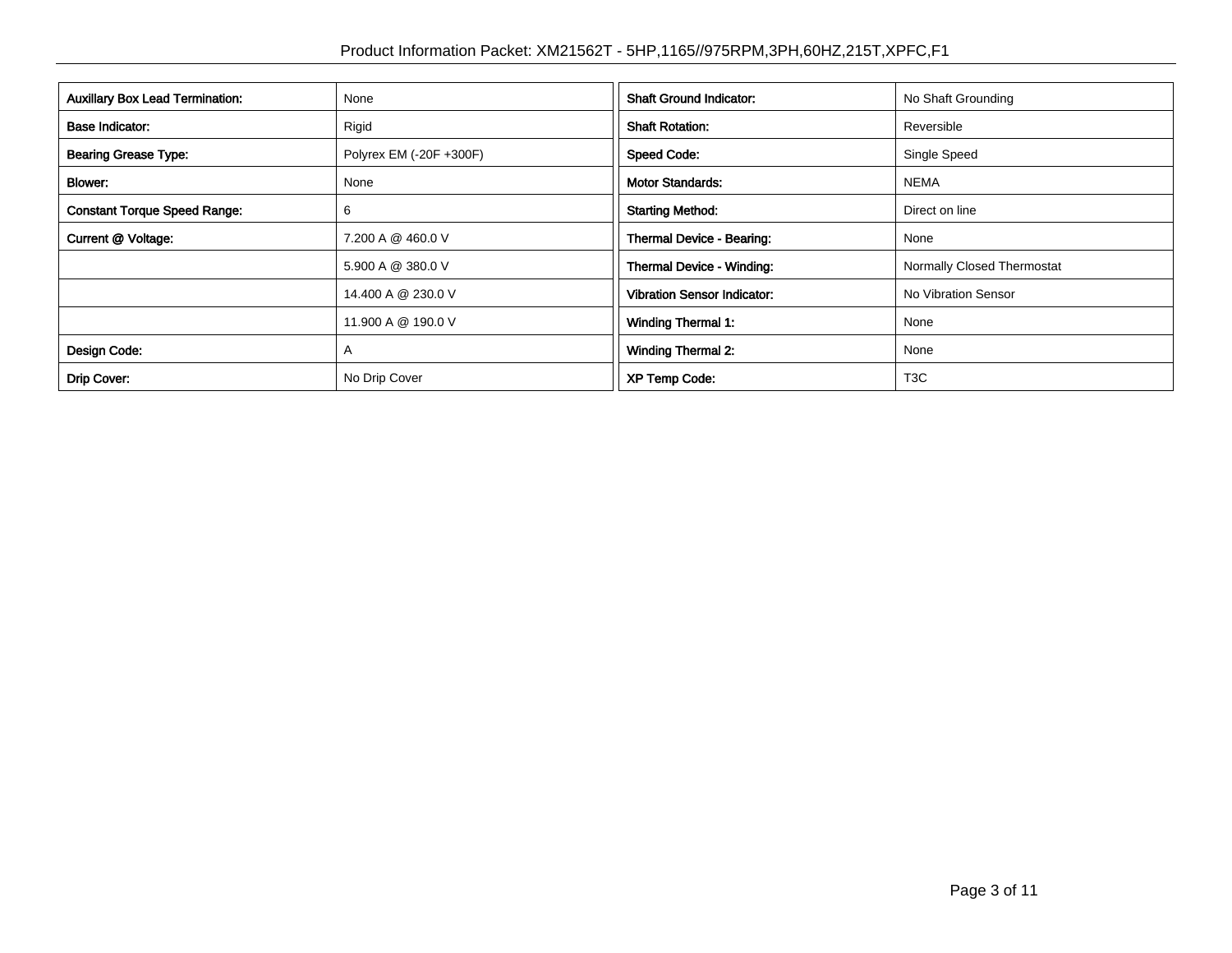### BALDOR · RELIANCE F Product Information Packet: XM21562T - 5HP,1165//975RPM,3PH,60HZ,215T,XPFC,F1

| Nameplate NP0887XPSLEV |                         |              |                            |                      |                                 |                      |  |               |
|------------------------|-------------------------|--------------|----------------------------|----------------------|---------------------------------|----------------------|--|---------------|
| NO.                    |                         |              |                            |                      |                                 | $CC$ 010A            |  |               |
| SM                     |                         |              |                            |                      |                                 | <b>TEMP CODE T3C</b> |  |               |
|                        | SPEC. 37-0000-0042      |              |                            |                      |                                 | INV.TYPE PWM         |  |               |
|                        | <b>CAT.NO. XM21562T</b> |              |                            |                      | CHP TO $90$<br>CHP FR $60$      |                      |  |               |
|                        | HP 5/3                  |              |                            |                      | CT HZ FROM $6$<br>CT HZ TO $60$ |                      |  |               |
|                        | VOLTS 230/460//190/380  |              |                            |                      |                                 | VT HZ FROM 6         |  | VT HZ TO $60$ |
|                        | AMPS 14.4/7.2//11.9/5.9 |              |                            |                      | MAG CUR $ 8/4$                  |                      |  |               |
|                        | <b>RPM</b> 1165//975    |              |                            |                      | <b>MX RPM</b> 1800              |                      |  |               |
|                        | $HZ$ 60//50             | PH 3         | CL F                       |                      | <b>NOM.EFF.</b> 89.5            |                      |  |               |
| SER.F. 1.00            |                         | <b>DES</b> A |                            | SLHZ $1.8$           |                                 | $WK2$ 1.29           |  |               |
| <b>FRAME 215T</b>      |                         |              | <b>RATING 40C AMB-CONT</b> |                      |                                 |                      |  |               |
|                        | 55C AMB @ 1.0 SF        |              |                            |                      |                                 |                      |  |               |
|                        | 1.15 SF SINEWAVE        |              |                            | NEMA MG-1 PT 5, IP54 |                                 |                      |  |               |
|                        |                         |              |                            |                      |                                 |                      |  |               |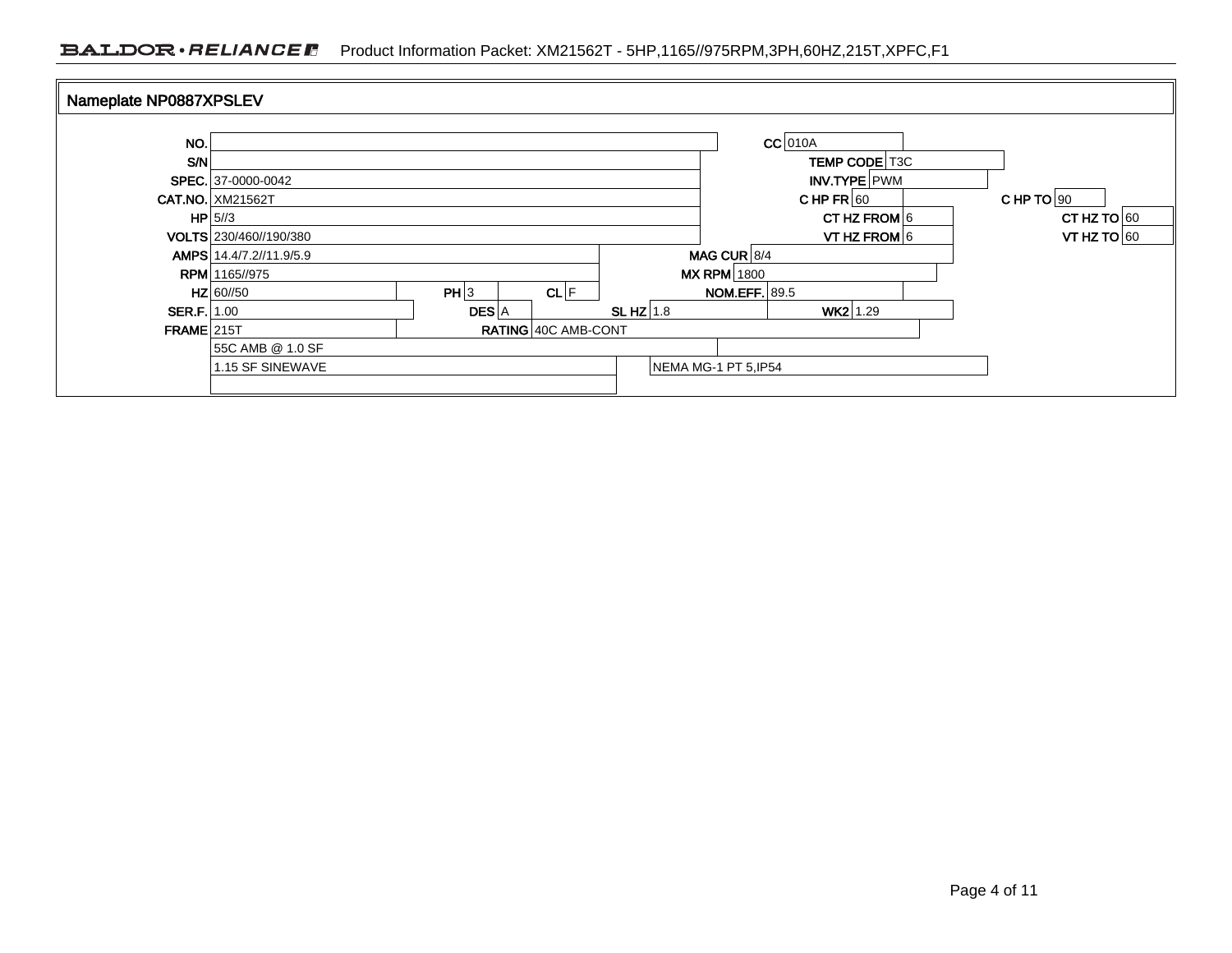| <b>Parts List</b>  |                                           |          |  |  |  |  |
|--------------------|-------------------------------------------|----------|--|--|--|--|
| <b>Part Number</b> | Description                               | Quantity |  |  |  |  |
| SA368115           | SA 37-0000-0042                           | 1.000 EA |  |  |  |  |
| RA357607           | RA 37-0000-0042                           | 1.000 EA |  |  |  |  |
| LB1119N            | <b>WARNING LABEL</b>                      | 1.000 EA |  |  |  |  |
| LB1115N            | LABEL, LIFTING DEVICE (ON ROLLS)          | 1.000 EA |  |  |  |  |
| LC0145B01          | <b>CONNECTION LABEL</b>                   | 1.000 EA |  |  |  |  |
| NP0887XPSLEV       | SS XP INV UL CSA-EEV CC CL-I GP-D         | 1.000 EA |  |  |  |  |
| 85XU0407S04        | 4X1/4 U DRIVE PIN STAINLESS               | 2.000 EA |  |  |  |  |
| 85XU0407S04        | 4X1/4 U DRIVE PIN STAINLESS               | 4.000 EA |  |  |  |  |
| MN416A01           | TAG-INSTAL-MAINT no wire (2100/bx) 4/22   | 1.000 EA |  |  |  |  |
| <b>NP0018F</b>     | ALUM UL XP CONDUIT BOX NAMEPLATE          | 1.000 EA |  |  |  |  |
| 37FH4000A09        | FAN COVER, W/ PRIMER                      | 1.000 EA |  |  |  |  |
| 51XW1032A06        | 10-32 X .38, TAPTITE II, HEX WSHR SLTD S  | 3.000 EA |  |  |  |  |
| 37FN3002A01SP      | EXFN, PLASTIC, 9.00 OD, 1.155 ID          | 1.000 EA |  |  |  |  |
| 51XB1214A20        | 12-14X1.25 HXWSSLD SERTYB                 | 1.000 EA |  |  |  |  |
| MJ1000A02          | GREASE, POLYREX EM EXXON                  | 0.050 LB |  |  |  |  |
| HA3106A06          | THRUBOLT- 1/2-13 X 13.375TDR#32325        | 4.000 EA |  |  |  |  |
| 37EP1704A01        | FR ENDPLATE, TEFC, CAST IRON, MACHINED    | 1.000 EA |  |  |  |  |
| HW5100A06          | W2420-025 WVY WSHR (WB)                   | 1.000 EA |  |  |  |  |
| HW4500A01          | 1641B(ALEMITE)400 UNIV, GREASE FITT       | 1.000 EA |  |  |  |  |
| HW4500A19          | 1/4-28X1/4 SLOTTED PLUG F/S               | 1.000 EA |  |  |  |  |
| 37EP1701A02        | PU ENDPLATE, TEFC, 1 FAN, W/GREASER, MACH | 1.000 EA |  |  |  |  |
| HW4500A01          | 1641B(ALEMITE)400 UNIV, GREASE FITT       | 1.000 EA |  |  |  |  |
| HW4500A19          | 1/4-28X1/4 SLOTTED PLUG F/S               | 1.000 EA |  |  |  |  |
| 35CB3001A02SP      | EXPL PROOF CONDUIT BOX, 3/4"PIPE TAP LEA  | 1.000 EA |  |  |  |  |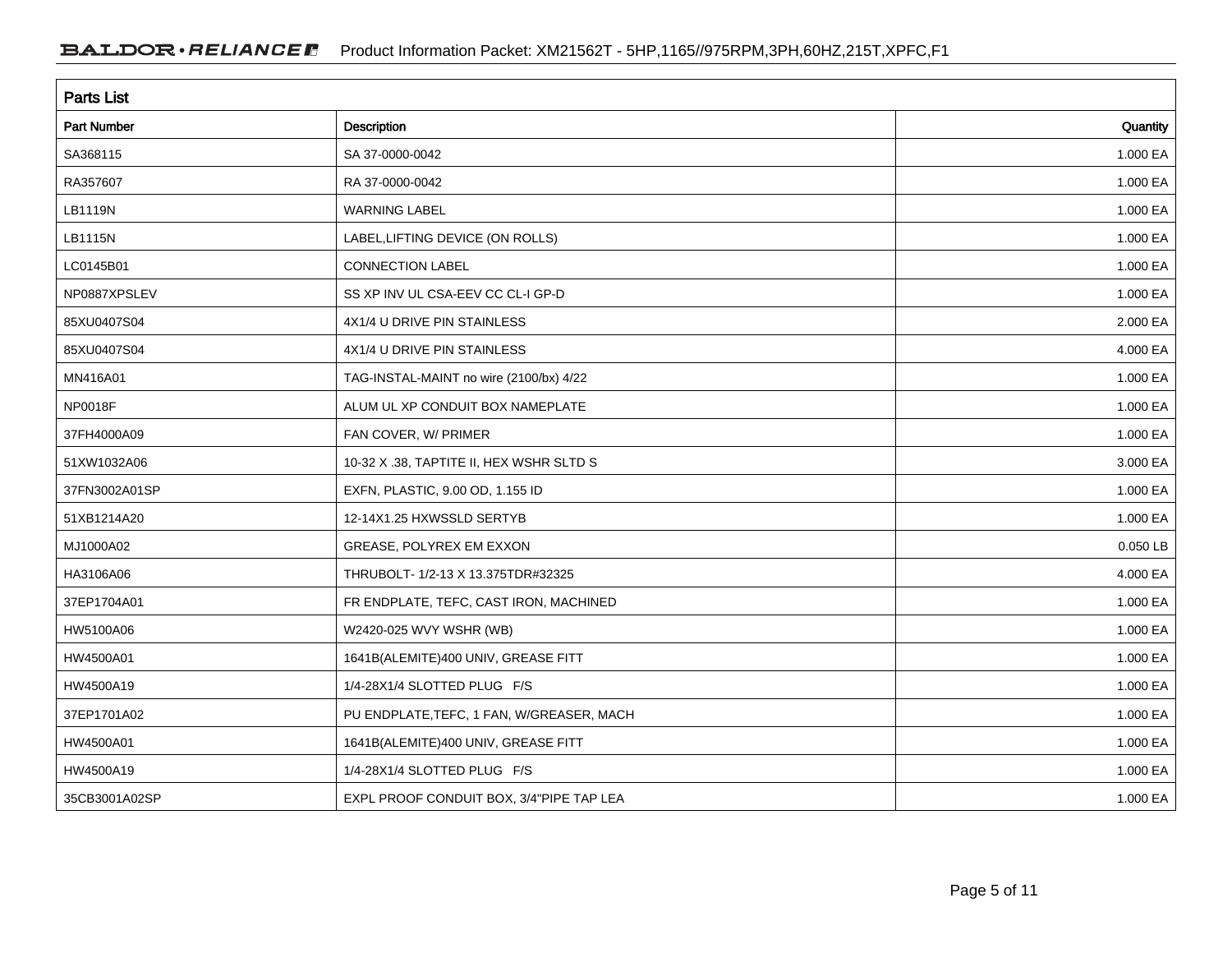| Parts List (continued) |                                          |          |  |  |  |  |
|------------------------|------------------------------------------|----------|--|--|--|--|
| <b>Part Number</b>     | Description                              | Quantity |  |  |  |  |
| 11XW1032G06            | 10-32 X .38, TAPTITE II, HEX WSHR SLTD U | 1.000 EA |  |  |  |  |
| HW3001B01              | BRASS CUP WASHER, FOR #10 SCREW          | 1.000 EA |  |  |  |  |
| 35CB3500A01SP          | CONDUIT BOX LID, MACH                    | 1.000 EA |  |  |  |  |
| 51XN2520A16            | SCREW, HEX WS SLT, ZN, 1/4-20 X 1.00     | 4.000 EA |  |  |  |  |
| MG1500Y02              | <b>WILKOPON PRIMER YELLOW</b>            | 0.001 GA |  |  |  |  |
| MG1025G29              | WILKOFAST, 789.229, DARK CHARCOAL GRAY   | 0.022 GA |  |  |  |  |
| 37PA1074               | PALLET PACK GRP, PRINT BOX PK1026A06     | 1.000 EA |  |  |  |  |
| HW2501F21              | KEY, 5/16 SQ X 2.375                     | 1.000 EA |  |  |  |  |
| HA7000A02              | KEY RETAINER RING, 1 1/8 DIA, 1 3/8 DIA  | 1.000 EA |  |  |  |  |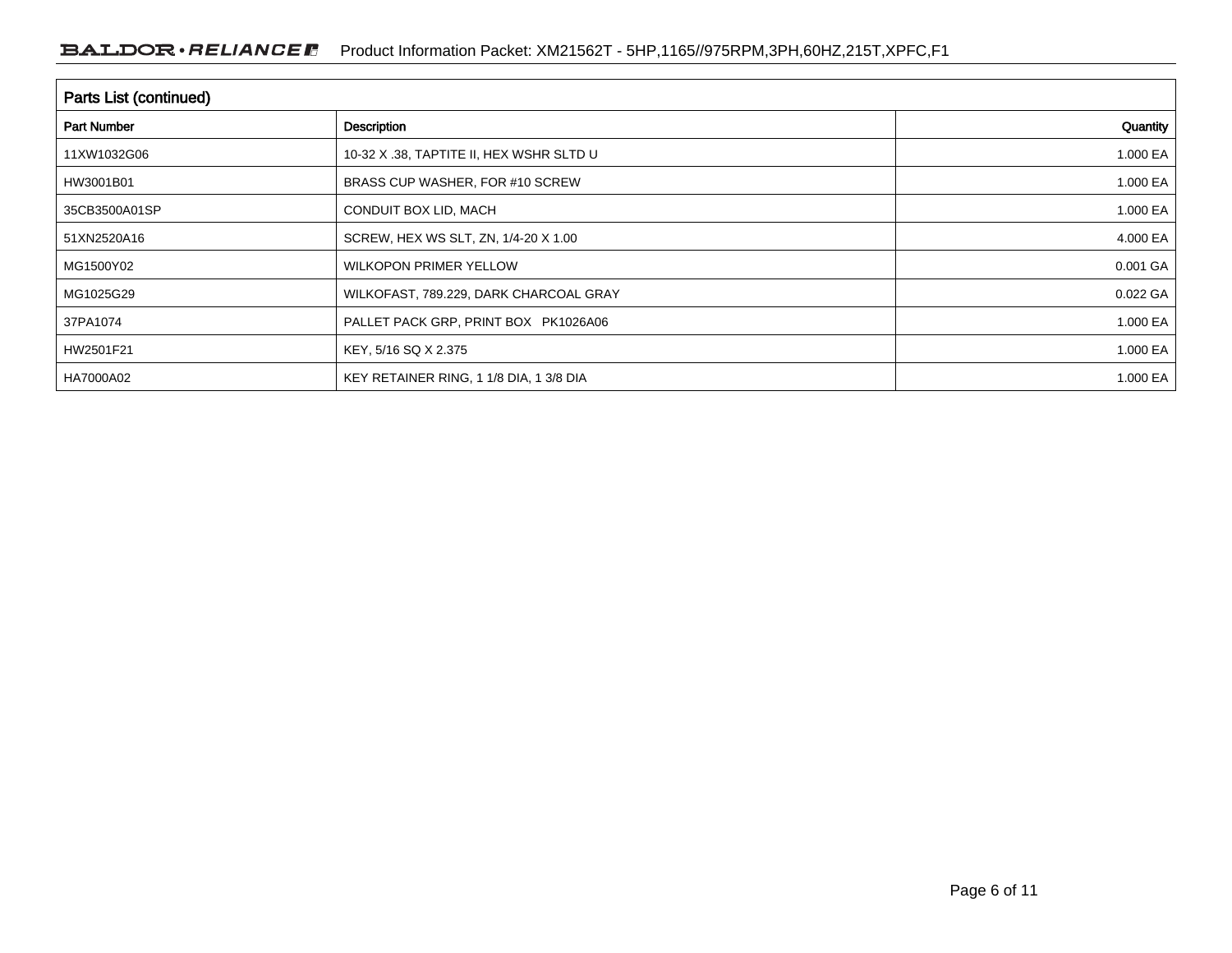#### **AC Induction Motor Performance Data**

Record # 73678Typical performance - not guaranteed values

| <b>Winding: 37WGQ067-R008</b> |                   | <b>Type: 3752M</b>                            |                                                 | <b>Enclosure: XPFC</b> |  |
|-------------------------------|-------------------|-----------------------------------------------|-------------------------------------------------|------------------------|--|
| <b>Nameplate Data</b>         |                   |                                               | 460 V, 60 Hz:<br><b>High Voltage Connection</b> |                        |  |
| <b>Rated Output (HP)</b>      |                   | 5//3                                          | <b>Full Load Torque</b>                         | 22.58 LB-FT            |  |
| <b>Volts</b>                  |                   | 230/460//190/380                              | <b>Start Configuration</b>                      | direct on line         |  |
| <b>Full Load Amps</b>         |                   | 14.4/7.2//11.9/5.9<br><b>Breakdown Torque</b> |                                                 | 83.25 LB-FT            |  |
| <b>R.P.M.</b>                 |                   | 1165//975                                     | <b>Pull-up Torque</b>                           | 52.2 LB-FT             |  |
| Hz                            | $60//50$ Phase    | 3                                             | <b>Locked-rotor Torque</b>                      | 55.5 LB-FT             |  |
| <b>NEMA Design Code</b>       | A KVA Code        | K                                             | <b>Starting Current</b>                         | 55.3 A                 |  |
| Service Factor (S.F.)         |                   |                                               | <b>No-load Current</b>                          | 3.96 A                 |  |
| <b>NEMA Nom. Eff.</b>         | 89.5 Power Factor | 71                                            | Line-line Res. @ 25°C                           | $1.65 \Omega$          |  |
| <b>Rating - Duty</b>          |                   | 40C AMB-CONT                                  |                                                 | $61^{\circ}$ C         |  |
|                               |                   |                                               | Locked-rotor Power Factor                       | 21.9                   |  |
|                               |                   |                                               | Rotor inertia                                   | 1.29 LB-FT2            |  |

#### **Load Characteristics 460 V, 60 Hz, 5 HP**

| % of Rated Load     | 25   | 50   | 75   | 100  | 125  | 150   |
|---------------------|------|------|------|------|------|-------|
| <b>Power Factor</b> | 33   | 53   | 64   |      | 74   | 76    |
| <b>Efficiency</b>   | 82.1 | 88.2 | 89.3 | 89.2 | 88.3 | 86.8  |
| <b>Speed</b>        | 1192 | 1183 | 1174 | 1165 | 1154 | 1141  |
| Line amperes        | 4.26 | 5.06 | 6.15 | 7.44 | 8.92 | 10.65 |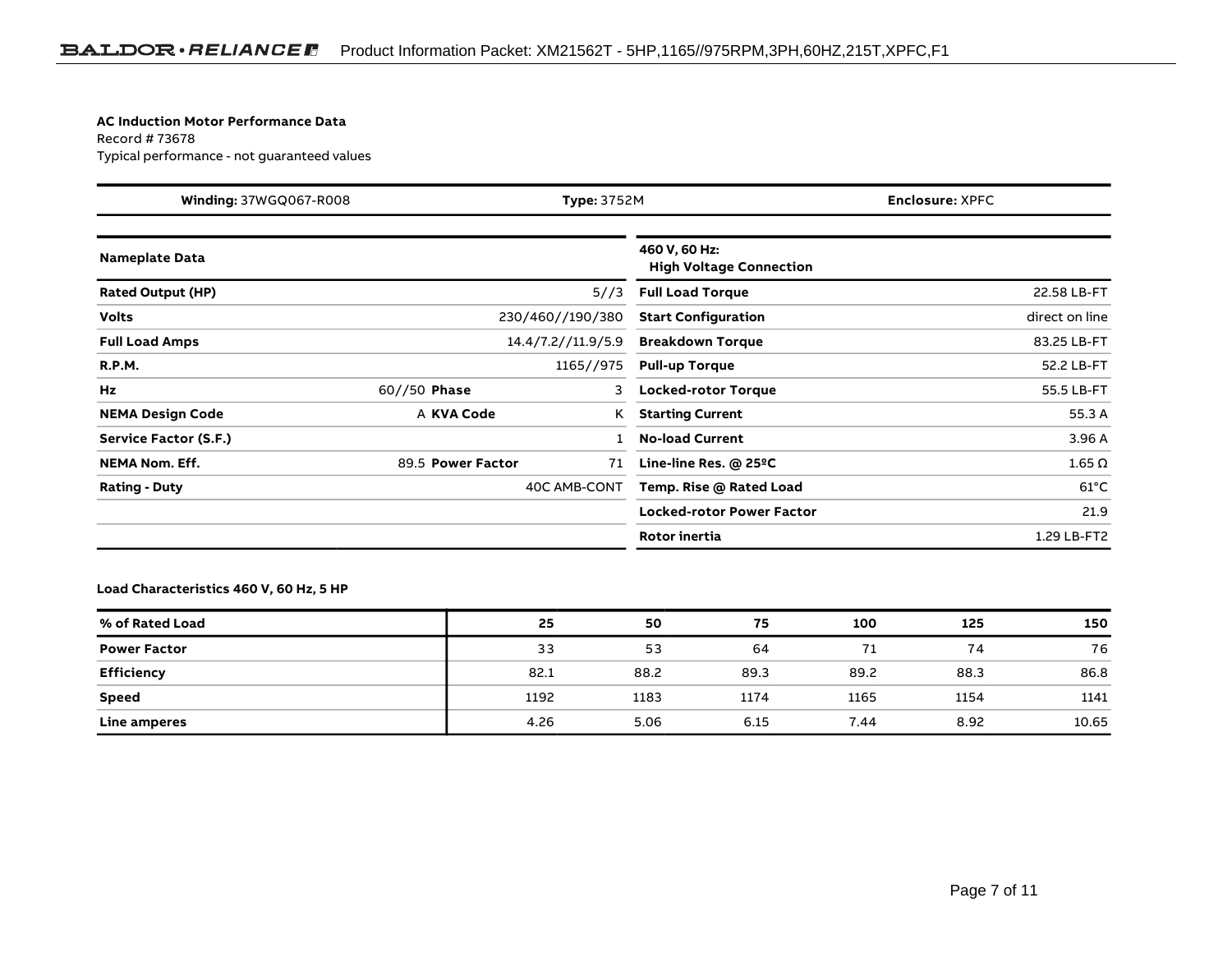

Performance Graph at 460V, 60Hz, 5.0HP Typical performance - Not guaranteed values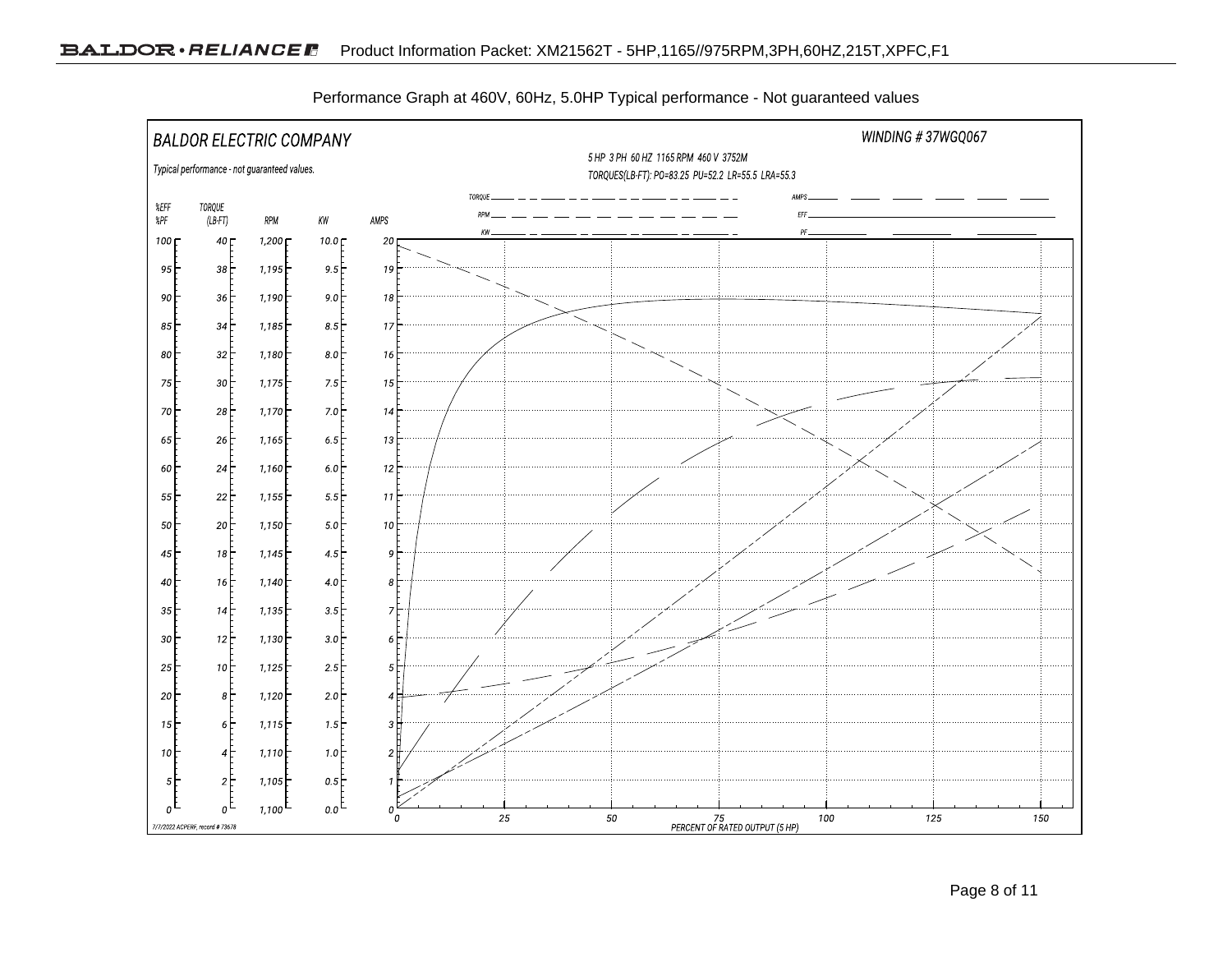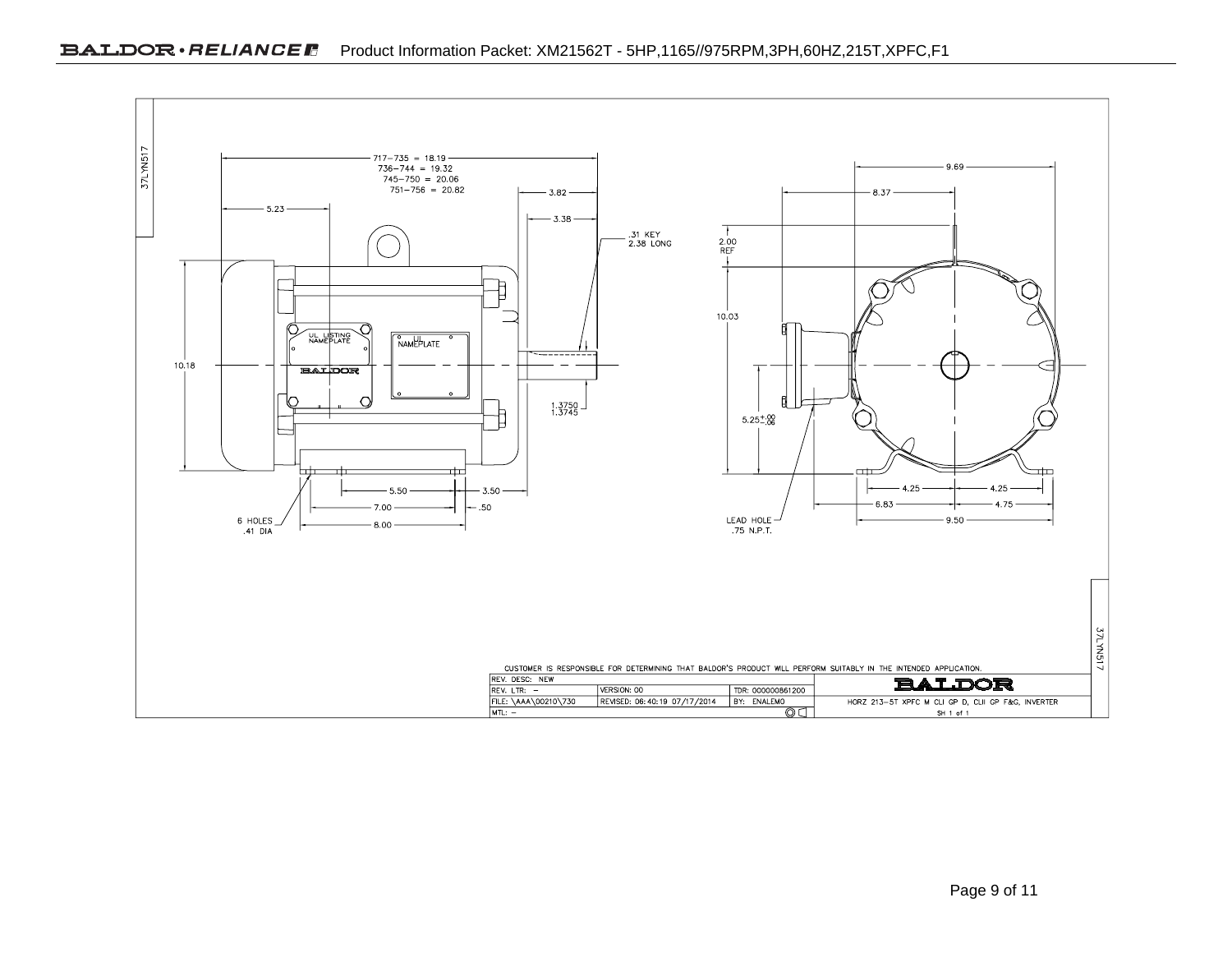